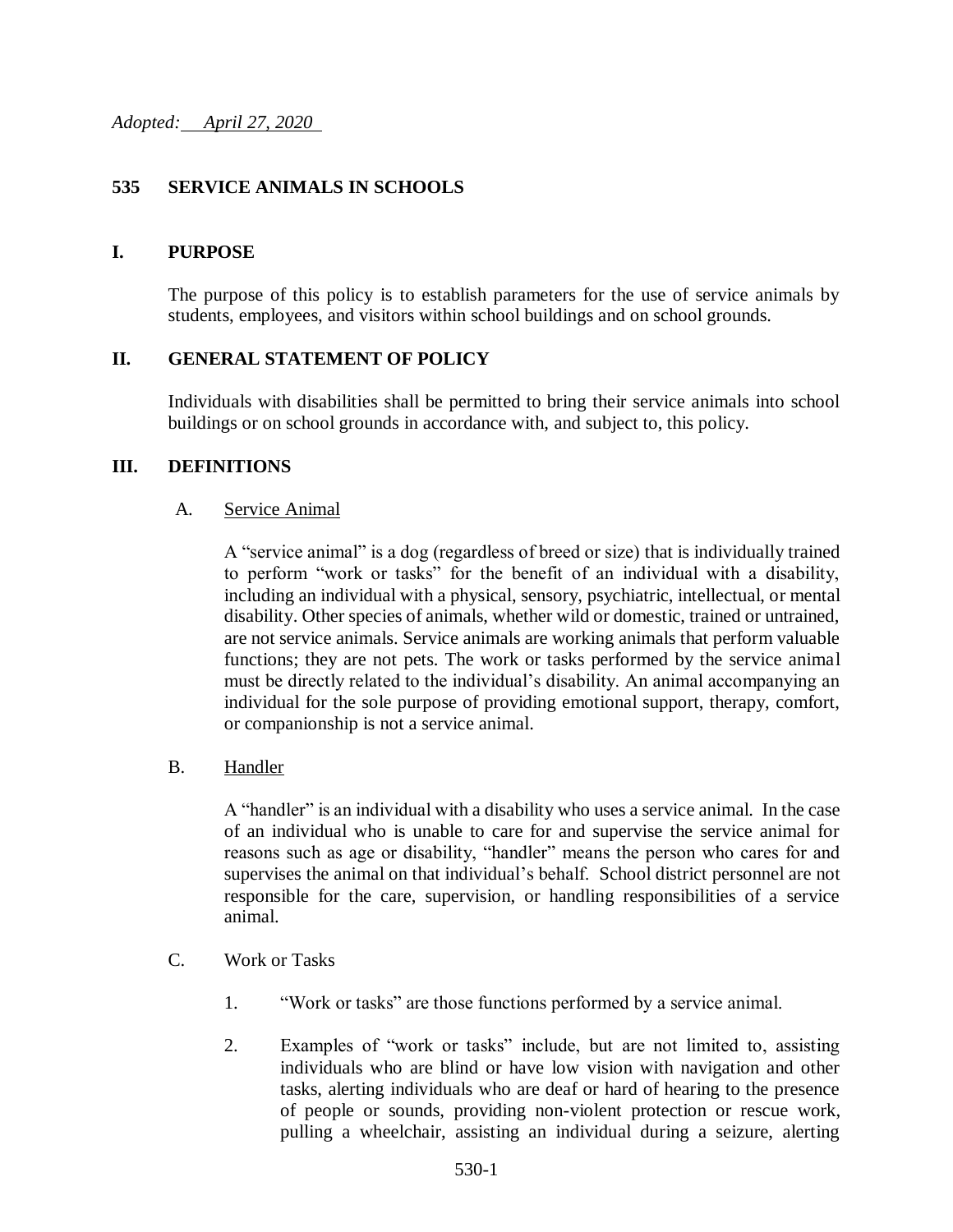individuals to the presence of allergens, retrieving items such as medicine or the telephone, providing physical support and assistance with balance and stability to individuals with mobility disabilities, and helping persons with psychiatric and neurological disabilities by preventing or interrupting impulsive or destructive behaviors.

3. The crime deterrent effects of an animal's presence and the provision of emotional support, well-being, comfort, or companionship are not "work or tasks" for the purposes of this policy.

## D. Trainer

A "trainer" is a person who is training a service animal and is affiliated with a recognized training program for service animals.

## **IV. ACCESS TO PROGRAMS AND ACTIVITIES; PERMITTED INQUIRIES**

- A. In general, handlers (i.e., individuals with disabilities or trainers) are permitted to be accompanied by their service animals in all areas of school district properties where members of the public, students, and employees are allowed to go. A handler has the right to be accompanied by a service animal whenever and to the same extent that the handler has the right: (a) to be present on school district property or in school district facilities; (b) to attend or participate in a school- sponsored event, activity, or program; or (c) to be transported in a vehicle that is operated by or on behalf of the school district.
- B. When an individual with a disability brings a service animal to a school district property, school district employees shall not ask about the nature or extent of a person's disability, but may make the following two inquiries to determine whether the animal qualifies as a service animal:
	- 1. Is the service animal required because of a disability; and
	- 2. What work or tasks is the service animal trained to perform.
- C. School district employees shall not make these inquiries of an individual with a disability bringing a service animal to school district property when it is readily apparent that an animal is trained to do work or perform tasks for an individual with a disability. However, school district employees may inquire whether the individual with a disability has completed and submitted the request form described in Part VI., below.
- D. An individual with a disability may not be required to provide documentation such as proof that the animal has been certified, trained, or licensed as a service animal.

# **V. REQUIREMENTS FOR ALL SERVICE ANIMALS**

A. The service animal must be required for the individual with a disability.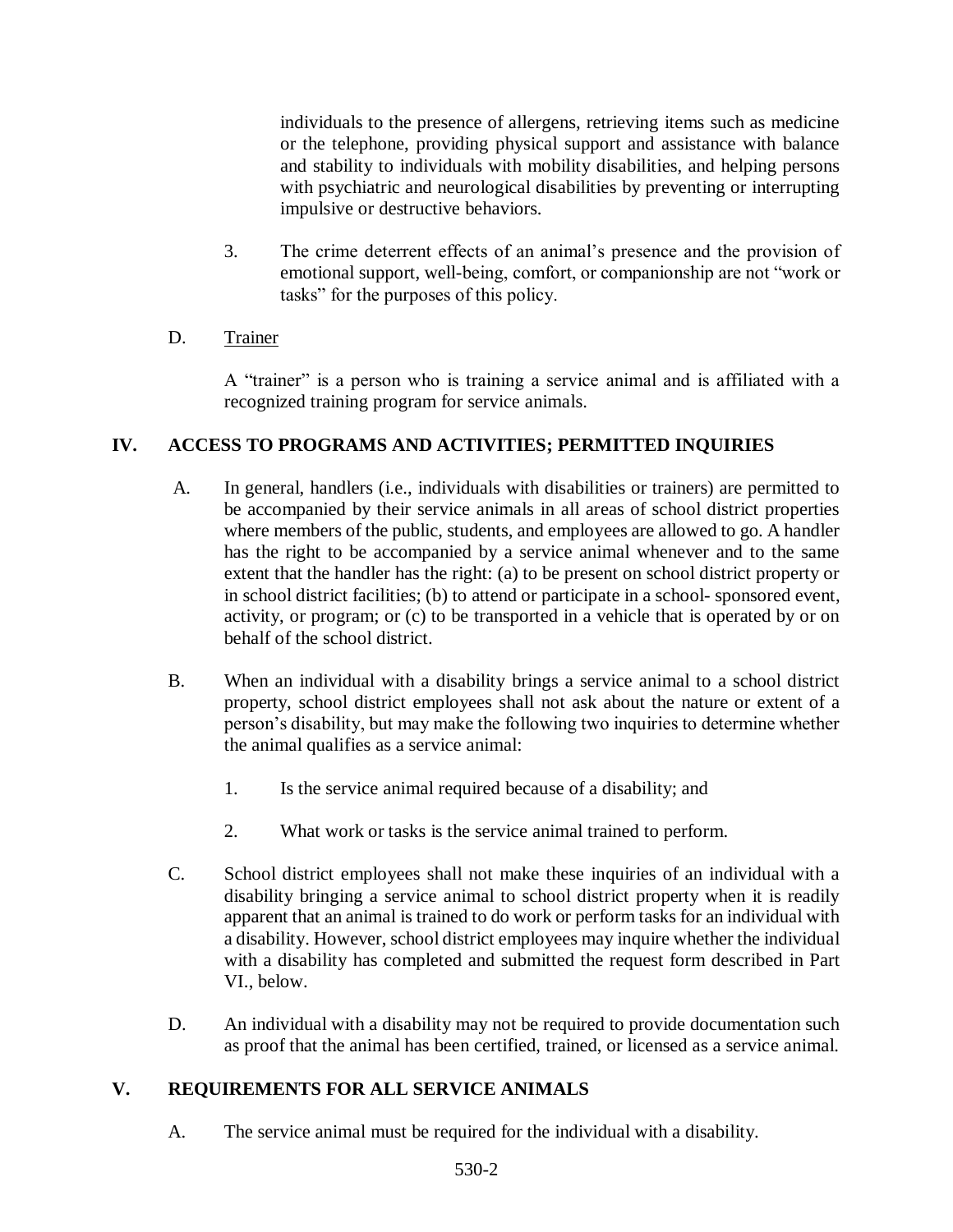- B. The service animal must be individually trained to do work or tasks for the benefit of the individual with a disability.
- C. A service animal must have a harness, leash, or other tether, unless either the handler is unable, because of a disability, to use a harness, leash, or other tether, or the use of a harness, leash, or other tether would interfere with the service animal's safe, effective performance of work or tasks, in which case, the service animal must be otherwise under the handler's control (e.g., voice control, signals, or other effective means).
- D. The service animal must be housebroken.
- E. The service animal must be under the control of its handler at all times. The handler is responsible for the care and supervision of a service animal, including walking the service animal, feeding the service animal, grooming the service animal, providing veterinary care to the service animal, and responding to the service animal's need to relieve itself, including the proper disposal of the service animal's waste.
- F. The school district is not responsible for providing a staff member to walk the service animal or to provide any other care or assistance to the animal.
- G. In the case of a student who is unable to care for and/or supervise his or her service animal, the student's parent/guardian is responsible for arranging for such care and supervision. In the case of an employee or other individual who is unable to care for and/or supervise his or her service animal, the employee or other individual's authorized representative is responsible for arranging for a service animal's care and supervision.
- H. The service animal must be properly licensed and vaccinated in accordance with applicable state laws and local ordinances.

## **VI. REQUESTING THE USE OF A SERVICE ANIMAL AT SCHOOL**

- A. Students with a disability seeking to be accompanied by a service animal are requested to submit the Approval Request Form to the building principal of the school the student attends. The principal will notify the superintendent or the administrator designated with responsibility to address such requests. School district employees seeking to be accompanied by a service animal are requested to submit the Approval Request Form to the superintendent or the administrator designated with responsibility to address such requests.
- B. Students or employees seeking to bring a service animal onto district premises are requested to identify whether the need for the service animal is required because of a disability and to describe the work or tasks that the service animal is trained to perform.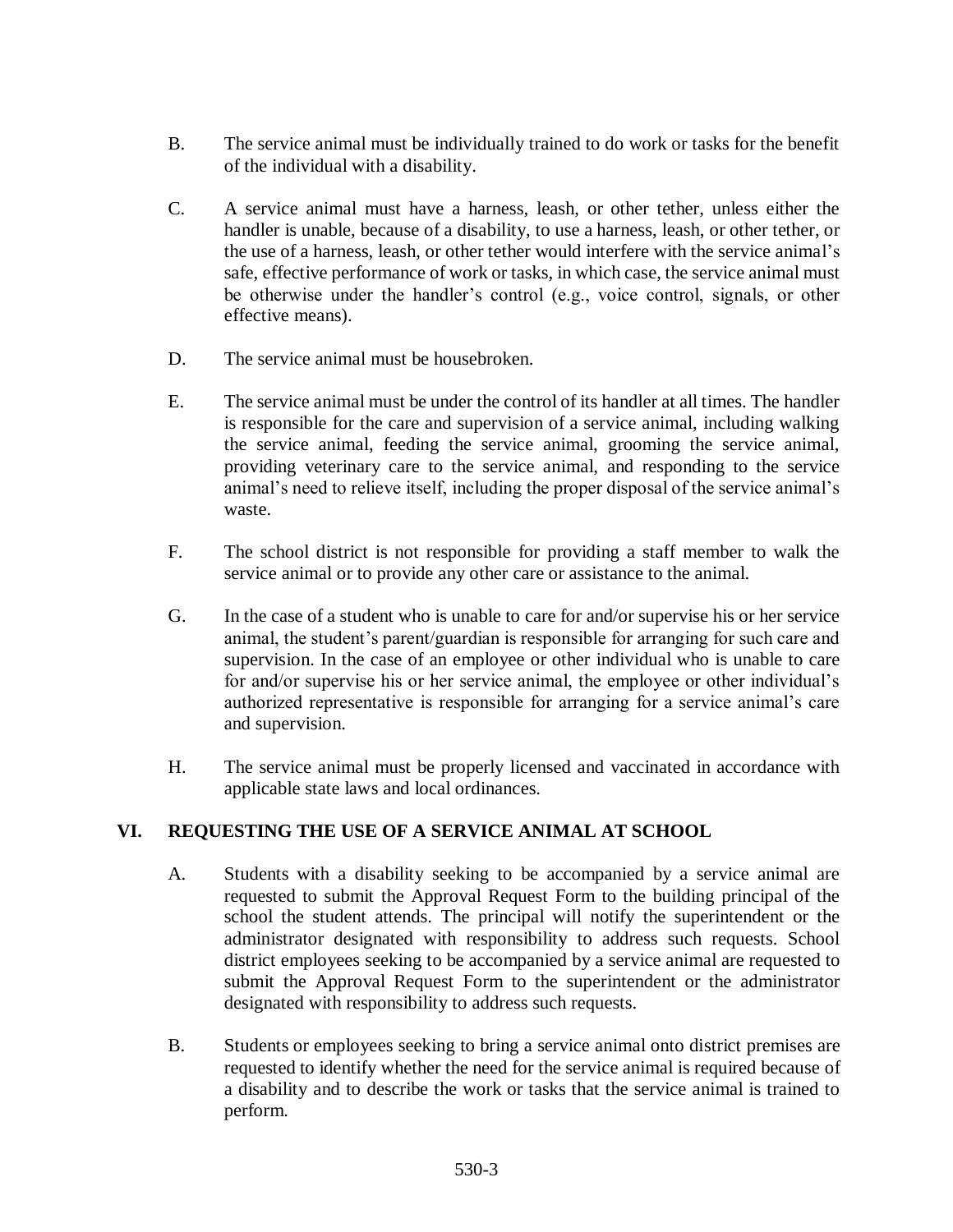C. The owner of the service animal shall provide written evidence that the service animal has received all vaccinations required by state law or local ordinance.

## **VII. REMOVAL OR EXCLUSION OF A SERVICE ANIMAL**

- A. A school official may require a handler to remove a service animal from school district property, a school building, or a school-sponsored program or activity, if:
	- 1. Any of the requirements described in Part V., above, are not met.
	- 2. The service animal is out of control and/or the handler does not effectively control the animal's behavior;
	- 3. The presence of the service animal would fundamentally alter the nature of a service, program or activity; or
	- 4. The service animal behaves in a way that poses a direct threat to the health or safety of others, has a history of such behavior, or otherwise poses a significant health or safety risk to others that cannot be eliminated by reasonable accommodations.
- B. If the service animal is properly excluded, the school district shall give the individual with a disability the opportunity to participate in the service, program, or activity without the service animal, unless such individual has violated a law or school rule or regulation that would warrant the removal of the individual.

## **VIII. ALLERGIES; FEAR OF ANIMALS**

If a student or employee notifies the school district that he or she is allergic to a service animal, the school district will balance the rights of the individuals involved. In general, allergies that are not life threatening are not a valid reason for prohibiting the presence of a service animal. Fear of animals is generally not a valid reason for prohibiting the presence of a service animal.

### **IX. NON-SERVICE ANIMALS FOR STUDENTS WITH INDIVIDUALIZED EDUCATION PROGRAMS (IEPS) OR SECTION 504 PLANS**

If a special education student or a student with a Section 504 plan seeks to bring an animal onto school property that is not a service animal, the request shall be referred to the student's IEP team or Section 504 team, as appropriate, to determine whether the animal is necessary for the student to receive a free appropriate public education (FAPE) or, in the case of a Section 504 student, to reasonably accommodate the student's access to the school district's programs and activities.

## **X. NON-SERVICE ANIMAL AS AN ACCOMMODATION FOR EMPLOYEES**

If an employee seeks to bring an animal onto school property that is not a service animal, the request shall be referred to the superintendent or the administrator designated to handle such requests. A school district employee who is a qualified individual with a disability